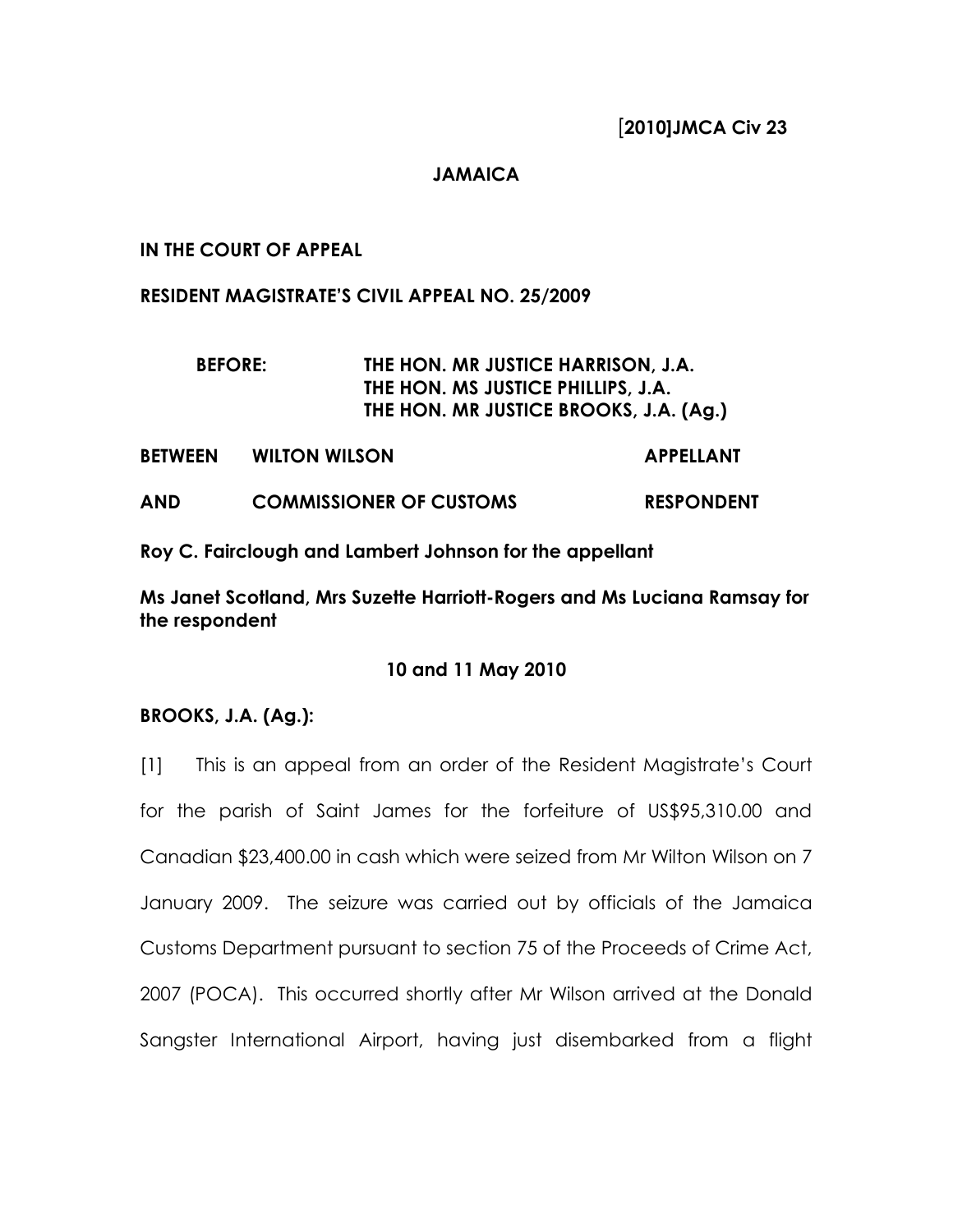originating in Toronto, Canada. Mr. Wilson carried the money in his jacket pockets.

[2] The Customs Department, later in the day on 7 January 2009, applied for and secured from a Justice of the Peace, an extension, by three months, of the period for the detention of the funds. This was by virtue of section 76 (3) of the POCA. Mr Wilson, on 19 January 2009, filed an application in the Resident Magistrate's Court for the parish of Saint James, for the release of the cash. The Customs Department did not make an application for the forfeiture of the monies before the expiry of the three month period. Its application was filed on 14 April 2009, although notice of Mr Wilson's application was served on it on 16 January 2009.

[3] The application for forfeiture came before the learned Resident Magistrate on 20 April 2009. She gave an outline of the chronology of the matter. She said, at paragraphs 5 and 6 of her reasons for judgment:

> "5. The records of the court were checked and they revealed the following: On January 15, 2009 Mr. Johnson made an application for the release of the cash which was ordered to be further detained for three months on January 07, 2009. The order for further detention of seized cash would expire on April 06, 2009. The application for release of the detained cash was set for hearing on January 22, 2009. This application was adjourned until March 23, 2009 because neither the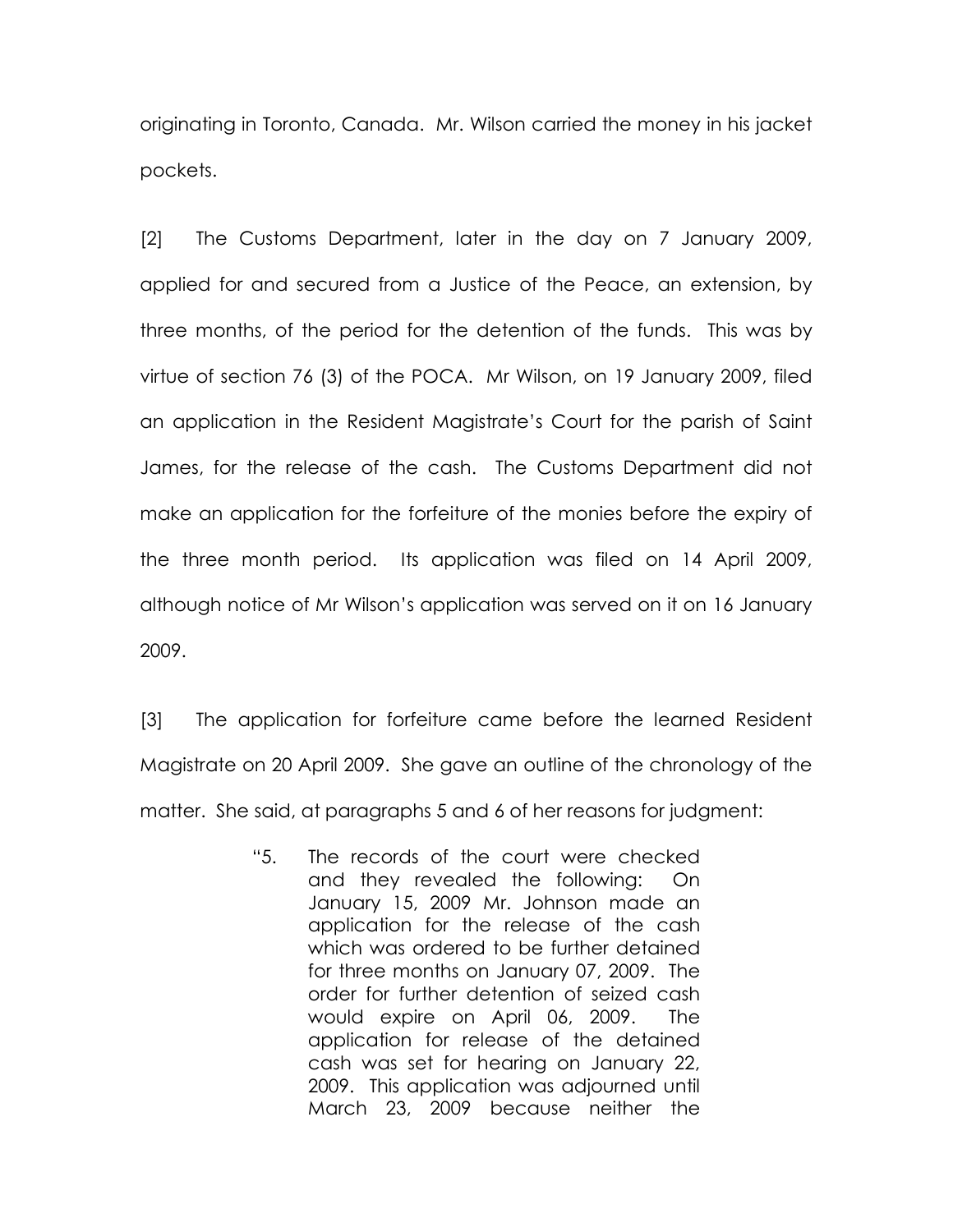applicant nor the respondent was fully instructed. On March 23, 2009, none of the parties were (sic) present.

From the record it was clear that the learned Resident Magistrate, Her Honour Miss Winsome Henry, did not hear any arguments on this application because the parties were not present on the appointed day for the hearing of the application (March 23). On April 14, 2009, this application for forfeiture was filed. As a result, no order was made on the application for the release of the seized cash, nor was there an order by the learned Resident Magistrate that the seized cash was to be further detained. It is this seeming procedural irregularity that Mr. Johnson has taken issue with.

6. When the parties did not attend on March 23, 2009 for submissions to be heard on the release of the seized cash, it is my view, that an order should have been made to strike out the application for the release as none of the parties were (sic) present (as would be the case in any civil case before the court where the parties are absent) and the parties should have been informed of the court's decision. **However**, since the application was not struck out and no order was made for the release of the seized cash to the defendant, practically it remained detained." (Emphasis supplied)

[4] The learned Resident Magistrate, thereafter, stated that because both parties had failed to attend on the dates which had been earlier fixed for the hearing of Mr Wilson's application, she would treat that application as having been abandoned. She then heard and granted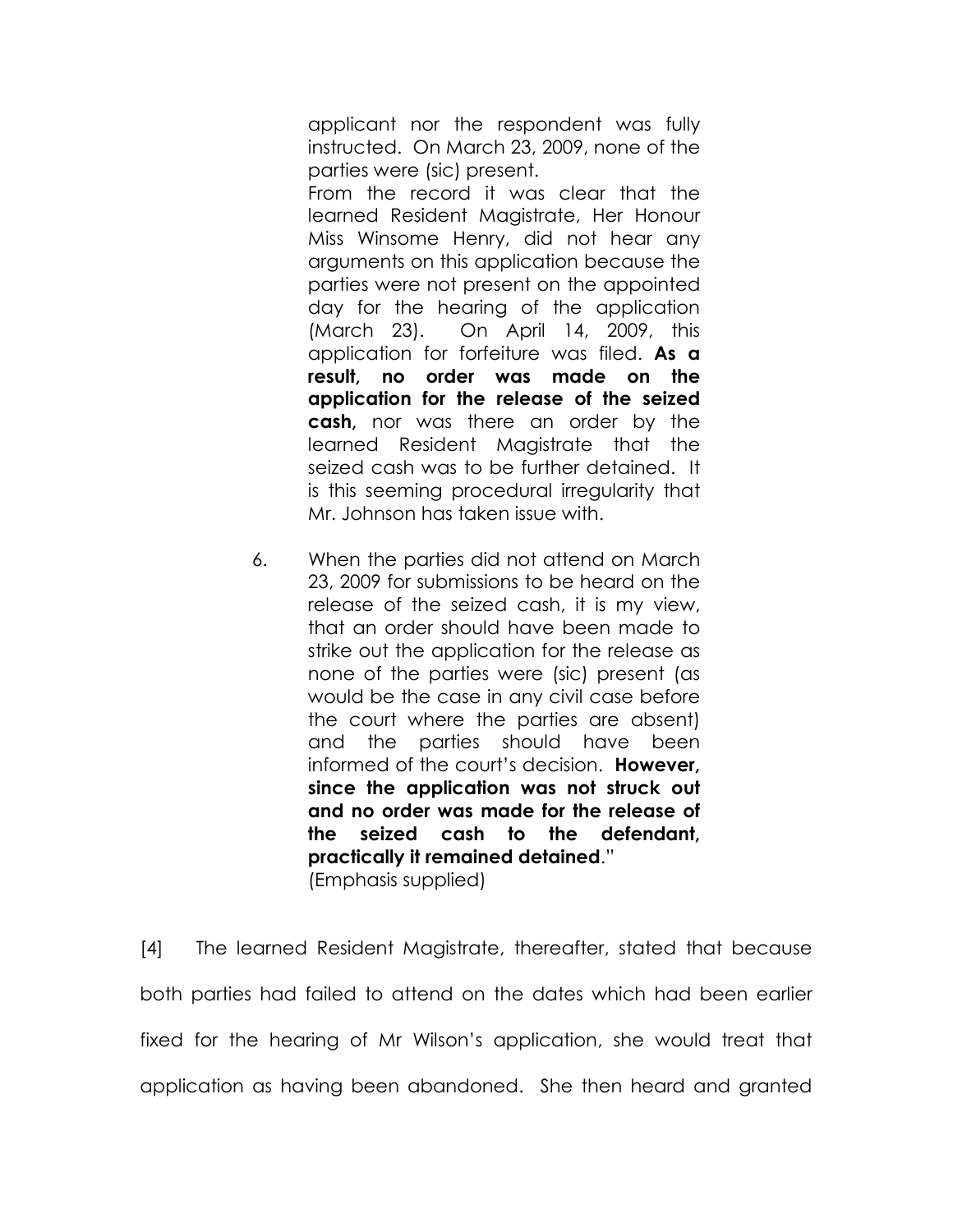the application for the forfeiture of the monies. Mr Wilson's Counsel was present and unsuccessfully opposed the application for the forfeiture.

[5] Before us, Ms Scotland, appearing for the Commissioner of Customs, has conceded that, based on the authority of Metalee Thomas v Asset Recovery Agency RMCA 19/2009 (delivered 26 February 2010), the order for forfeiture was not properly made; the application for same having been made out of time. The issue left for our consideration, is whether this court is empowered to order the release of the detained cash.

[6] Mr Johnson, on behalf of Mr Wilson, submitted that ownership of the monies is vested in Mr Wilson and remains so. The fact that the detention, authorised by the POCA, has now expired, Mr Johnson submitted, means that Mr Wilson is entitled to the return of the monies without further court process. He submitted that the prayer appended to Mr Wilson's notice of appeal for "Such further and other relief as the Honourable Court may deem just" would be sufficient basis for this court to make an order for the immediate release of the monies. Mr Johnson submitted that it would be onerous for Mr Wilson to be obliged to return to the Resident Magistrate's Court to pursue his application.

[7] In response to questions from the court, Mr Johnson submitted that the provisions of section 78 of the POCA did not prevent this court making the order sought. Section 78 provides: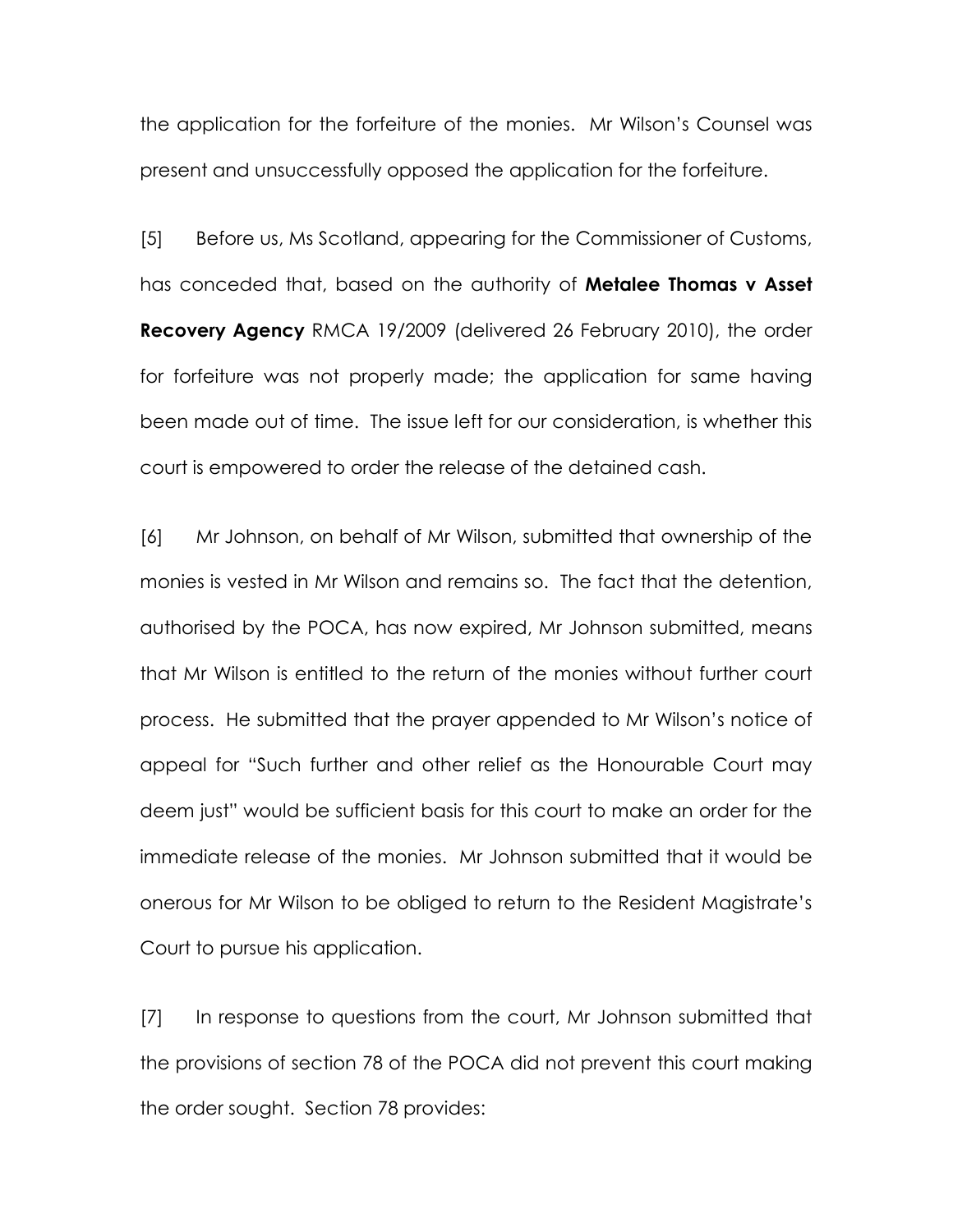- "(1) This section applies while any cash is detained under section 76.
- (2) A Resident Magistrate's Court may direct the release of the whole or any part of the cash if the court is satisfied, on the application by the person from whom the cash is seized, that the conditions in section 76 for the detention of the cash are no longer met in relation to the cash to be released.
- (3) An authorised officer may, with the approval of the Resident Magistrate's Court or Justice (as the case may be) under whose order cash is being detained, release the whole or any part of it if satisfied that the detention of the cash to be released is no longer justified." (Emphasis supplied)

Learned counsel submitted that the word "may", as used in subsection

(2), allowed for other factors to be taken into account by the Resident Magistrate. These factors, he said, would be separate and apart from the situation where the conditions set out in section 76, have been made otiose. Mr Johnson also submitted that subsection (3) appears to apply to situations occurring before a forfeiture hearing is held.

[8] The framework of section 78 requires that the release of cash, once detained, must be authorized by the Resident Magistrate's Court or a Justice of the Peace. An application has to be made for the release, either by the person from whom the cash is seized, or by an authorized officer. There is no basis for release of the funds without an order of the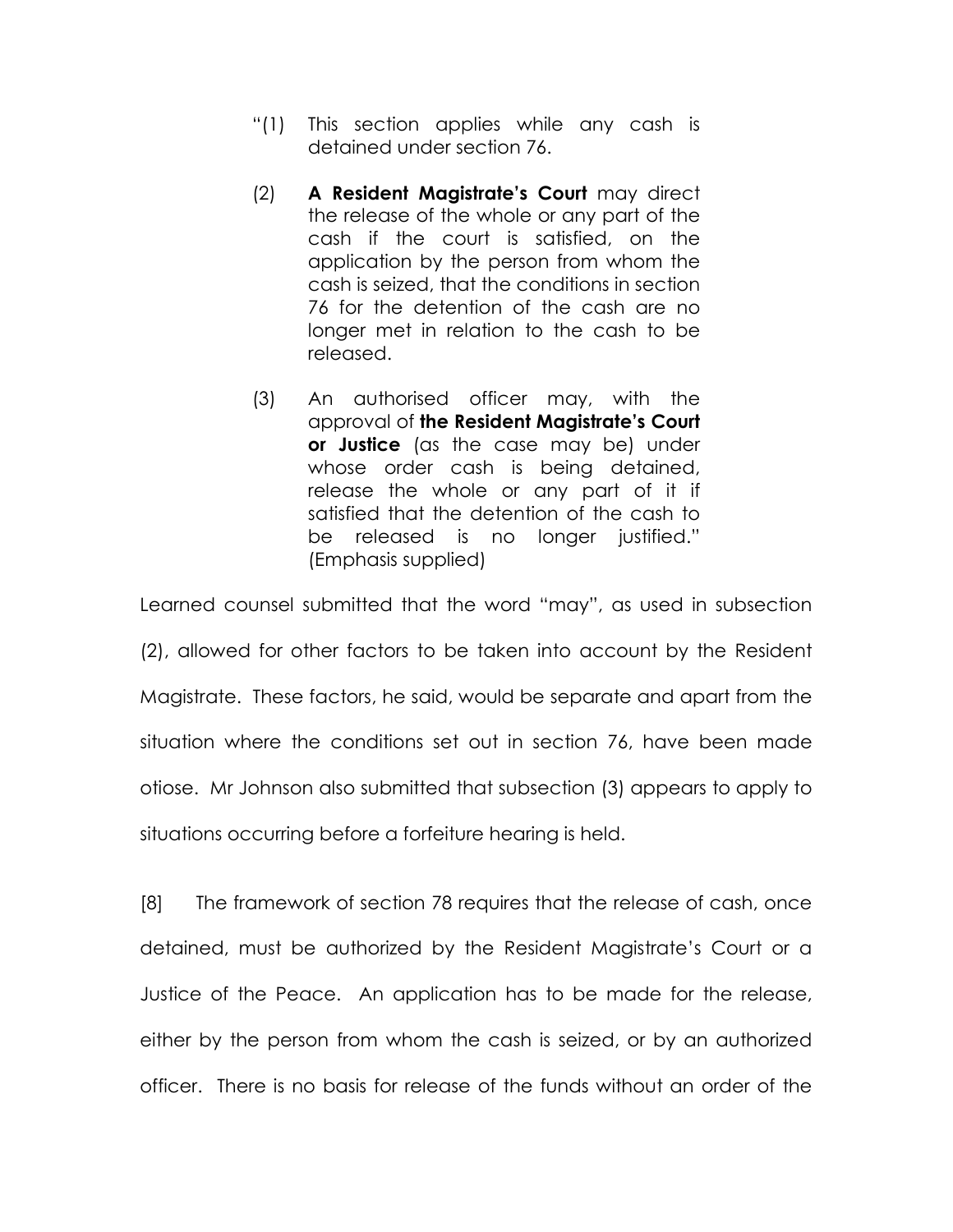Court or without the Court's (or Justice's) approval. In **Metalee Thomas**, this court ruled that a forfeiture order had not been properly made. It then went on to say, at paragraph 40 of the judgment:

> "The grounds of appeal had also sought an order that the [cash detained] be returned to the appellant, but we are of the view that any release of cash must be dealt with before the Resident Magistrate pursuant to section 78(2) of the Act." (Emphasis supplied)

 $[9]$  In **Metalee Thomas**, it does not seem that any application had been made to the Resident Magistrate, for the release of the cash, before the appeal was heard. In the instant case, the learned Resident Magistrate ruled that:

> "From the records, it would seem that the application for [the release of the cash] had been abandoned by [Mr Wilson]. It is therefore my belief that the court could hear and determine the application for forfeiture, brought by [the Customs Department] although it was filed out of time…"

[10] We are of the view that the learned Resident Magistrate erred in finding that the application for the release had been abandoned. In our view, it clearly had not been abandoned; it was just over three months old, no document to that effect had been filed and counsel was present to oppose the application for the forfeiture. The learned Resident Magistrate also erred on the question of the forfeiture, but in her defence, her ruling was made before **Metalee Thomas** was decided.